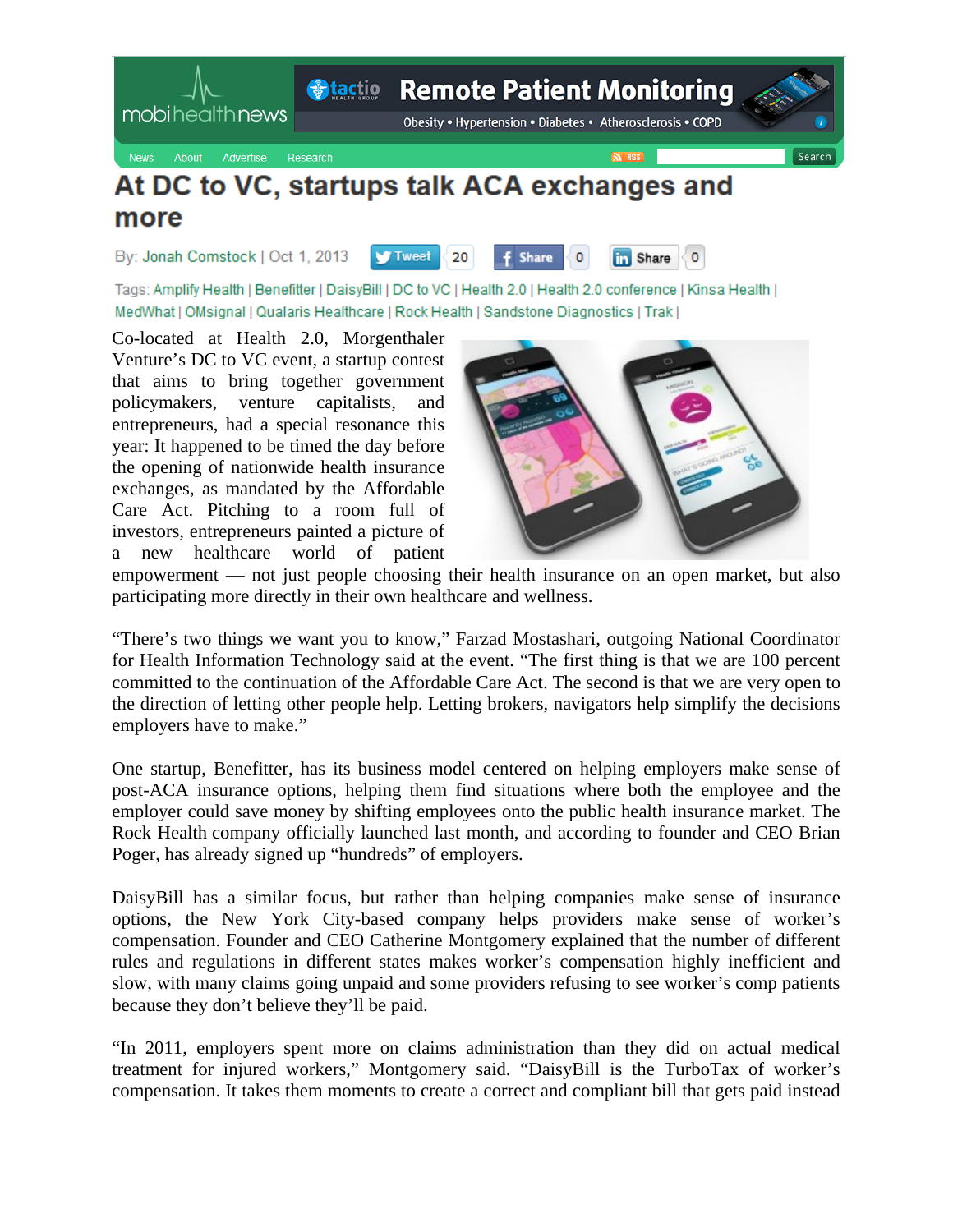

of denied." She said the company is already working with all kinds of providers — doctors as well as physical therapists, mental health professionals, and others. In the future, the company might make employer-facing software as well.

Inder Singh of Kinsa Health, the company offering a low-cost smartphone-connected thermometer as a gateway to realtime health mapping, revealed a little more about the company's business plan. Because the thermometer is so inexpensive to produce, and the product works better the more are being used, Kinsa is partnering to sell batches of branded thermometers for organizations to give away for free. They are already working with a children's hospital, a large physician group, and have partnered with "the two largest thermometer distributors in the US and Europe" to get Kinsa into stores. Kinsa won the consumer contest at the event.

Another company, MedWhat, also offers consumers a way to get health advice before going to the doctor. The company offers a free app that uses a natural language algorithm to provide a vetted search engine for health information. The company is offering the app free to consumers, and partnering with insurers, providers and pharma companies, who can offer a branded version of the app and use the information about what sorts of questions people are asking to improve their business.

Trak, men's home fertility tracker from Sandstone Diagnostics

A couple of companies offered consumer products to improve patient engagement outside the hospital. OMsignal demoed their vitals-sensing clothing and announced a planned clinical trial for atrial fibrillation, stressing that they're looking into products for both fitness and clinical settings.

Sandstone Diagnostics is developing a home fertility test for men, on a platform that could eventually be used for many other kinds of diagnostics. Called Trak, it's the first home male fertility count to offer the user quantitative data on sperm count and motility. The company has already received a \$150,000 NIH grant.



"This brings the wife or partner into it," said CEO Greg Sommer. "Men are out there looking just as much as women are, they know they have a problem and they're looking for a solution."

Other companies were already preparing for other consequences of healthcare reform, like the ongoing shift toward accountable care. Amplify Health, which presented just last week at Rock Health's demo day, was also in attendance at DC to VC, emphasizing their customer John C. Lincoln Health Network, the company's first ACO user. Amplify, which took first place in the